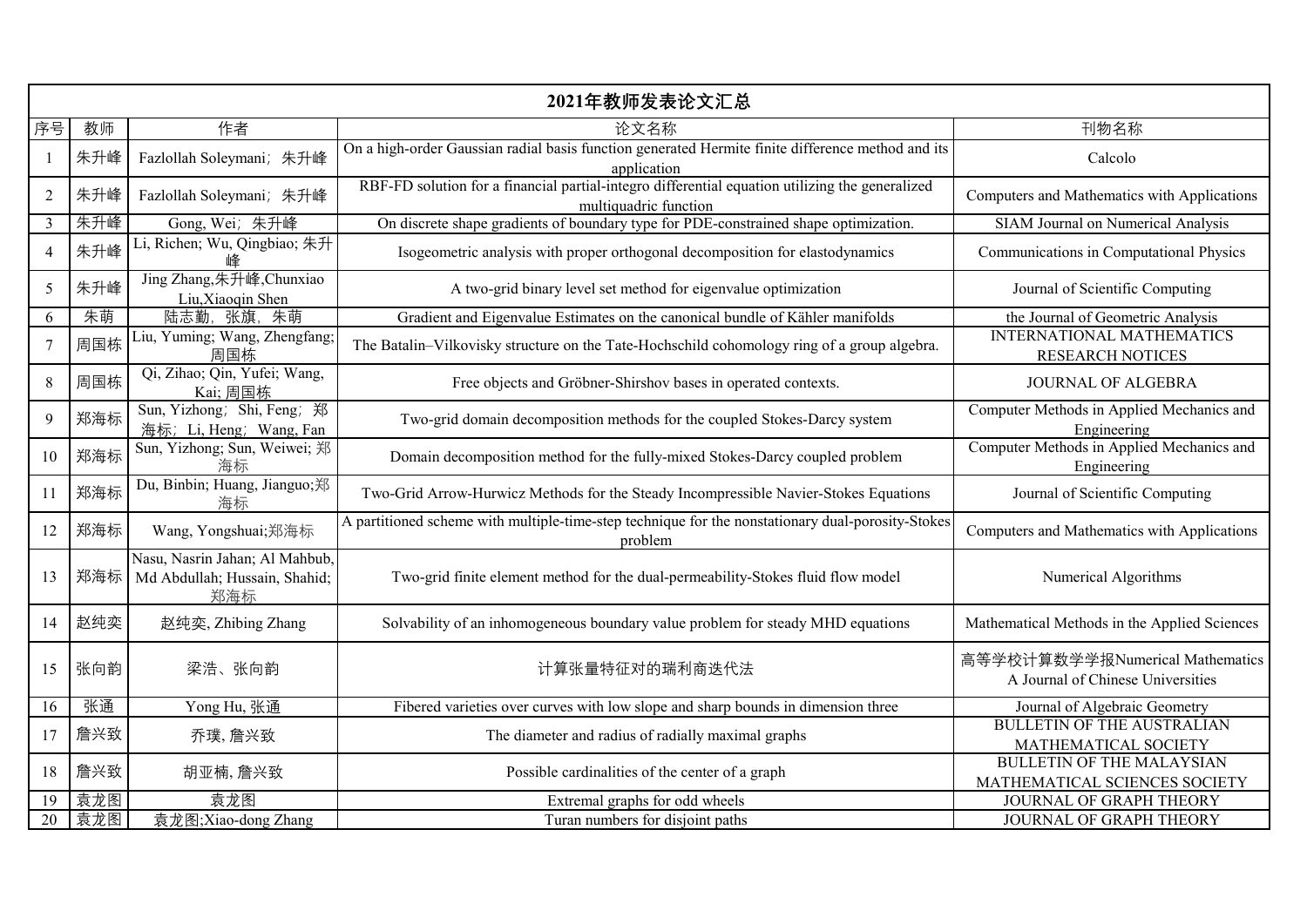| 21 | 袁海荣     | 袁海荣, 赵勤                       | 含摩擦效应的三维直管中定常可压缩亚音速Euler 流                                                                       | 中国科学: 数学                                    |
|----|---------|-------------------------------|--------------------------------------------------------------------------------------------------|---------------------------------------------|
| 22 | 袁海荣     | Wei, Fenglun; Liu, Jianli; 袁海 | Global stability to steady supersonic solutions of the 1-D compressible Euler equations with     | JOURNAL OF MATHEMATICAL ANALYSIS            |
|    |         | 荣                             | frictions                                                                                        | AND APPLICATIONS                            |
| 23 | 袁海荣     | Qu, Aifang; Wang, Li; 袁海荣     | Radon measure solutions for steady hypersonic-limit Euler flows passing two-dimensional finite   | COMMUNICATIONS IN MATHEMATICAL              |
|    |         |                               | non-symmetric obstacles and interactions of free concentration layers.                           | <b>SCIENCES</b>                             |
| 24 | 袁海荣     | Jin, Yunjuan; Qu, Aifang;袁海   | Radon measure solutions for steady compressible hypersonic-limit Euler flows passing             | Communications on Pure and Applied Analysis |
|    |         | 荣                             | cylindrically symmetric conical bodies                                                           |                                             |
| 25 | 熊然      | 熊然                            | A note on vector-valued Eisenstein series of weight 3/2                                          | Bull. Korean Math. Soc.                     |
| 26 | 熊然      | 熊然, 周海港                       | Constructing modular forms from harmonic Maass Jacobi forms                                      | CZECHOSLOVAK MATHEMATICAL                   |
|    |         |                               |                                                                                                  | <b>JOURNAL</b>                              |
| 27 | 熊斌      | 熊斌、蒋培杰                        | 国际数学奥林匹克的中国经验                                                                                    | 华东师范大学学报 (自然科学版)                            |
| 28 | 熊斌      | 张勇、熊斌                         | 口语报告法及其在数学教育研究中的应用述评                                                                             | 数学教育学报                                      |
| 29 | 熊斌      | 尚亚明、熊斌                        | 数学问题提出的过程性研究述评                                                                                   | 数学教育学报                                      |
| 30 | 吴颖康     | 吴颖康, 周乐, 刘祈                   | 职初教师视角下数学师范生培养课程的实用性调查和需求分析                                                                      | 数学教育学报                                      |
| 31 | 吴尉迟     | 吴尉迟                           | On complex Lp affine isoperimetric inequalities                                                  | MATHEMATICAL INEQUALITIES &                 |
|    |         |                               |                                                                                                  | <b>APPLICATIONS</b>                         |
| 32 | 吴畏      | Long, Botao; 吴畏               | Twisted bounded-dilation group C*-algebras as C*-metric algebras                                 | <b>SCIENCE CHINA Mathematics</b>            |
| 33 | 吴畏      | Long, Botao; 吴畏               | Lipschitz isomorphisms of compact quantum metric spaces                                          | STUDIA MATHEMATICA                          |
| 34 | 吴瑞聪     | 吴瑞聪,朱乐欢                       | Rigidity of Proper Holomorphic Maps Among Generalized Balls with Levi-Degenerate                 |                                             |
|    |         |                               | Boundaries                                                                                       | Journal of Geometric Analysis               |
|    |         |                               | A high-order compact difference method on fitted meshes for                                      |                                             |
| 35 | 王元明     | 王元明                           | Neumann problems of time-fractional reaction-diffusion equations                                 | Mathematics and Computers in Simulation     |
|    |         |                               | with variable coefficients                                                                       |                                             |
| 36 | 王元明     | 王元明                           | A high-order compact finite difference method on nonuniform time meshes for variable coefficient | <b>BIT Numerical Mathematics</b>            |
|    |         |                               | reaction-subdiffusion problems with a weak initial singularity                                   |                                             |
| 37 | 王勤      | 王勤                            | The coarse geometric `p-Novikov conjecture for subspaces of nonpositively curved manifolds       | JOURNAL OF NONCOMMUTATIVE                   |
|    |         |                               |                                                                                                  | <b>GEOMETRY</b>                             |
| 38 | 王勤      | 王勤; Zhen Wang                 | Notes on the lp-Toeplitz algebra on $lp(N)$                                                      | Israel Journal of Mathematics               |
|    | 王丽      |                               | Concentration solutions to the singularly prescribed                                             |                                             |
| 39 | 萍;<br>赵 | 王丽萍;赵纯奕                       | Gaussian and geodesic curvatures problem                                                         | Journal of Differential Equations           |
|    | 纯奕      |                               |                                                                                                  |                                             |
| 40 | 王凯      | 王凯                            | Free objects and Gröber-Shirshov bases in operated contexts                                      | Journal of Algebra                          |
| 41 | 唐晓艳     | 唐晓艳、Chao-jie Cui, Zu-feng     | Novel soliton molecules and wave interactions for a $(3 + 1)$ -dimensional nonlinear evolution   | Nonlinear Dynamics                          |
|    |         | Liang, Wei Ding               | equation                                                                                         |                                             |
| 42 | 唐晓艳     | Zu-feng Liang, 唐晓艳 and Wei    | Infinitely many nonlocal symmetries and nonlocal conservation laws of the integrable modified    | COMMUNICATIONS IN THEORETICAL               |
|    |         | Ding                          | KdV-sine-Gordon equation                                                                         | <b>PHYSICS</b>                              |
| 43 | 任韩      | 龙述德; 任韩                       | Distributions of Near-4-Regular Maps on the Sphere and the Projective Plane, Graphs and          | Graphs and Combinatorics                    |
|    |         |                               | Combinatorics (2021) 37:1953-1963                                                                |                                             |
| 44 | 吕长虹     | 吕长虹; 袁龙图; Ping Zhang          | The maximum number of copies of Kr,s in graphs                                                   | the electronic journal of combinatorics     |
|    |         |                               | without long cycles or paths                                                                     |                                             |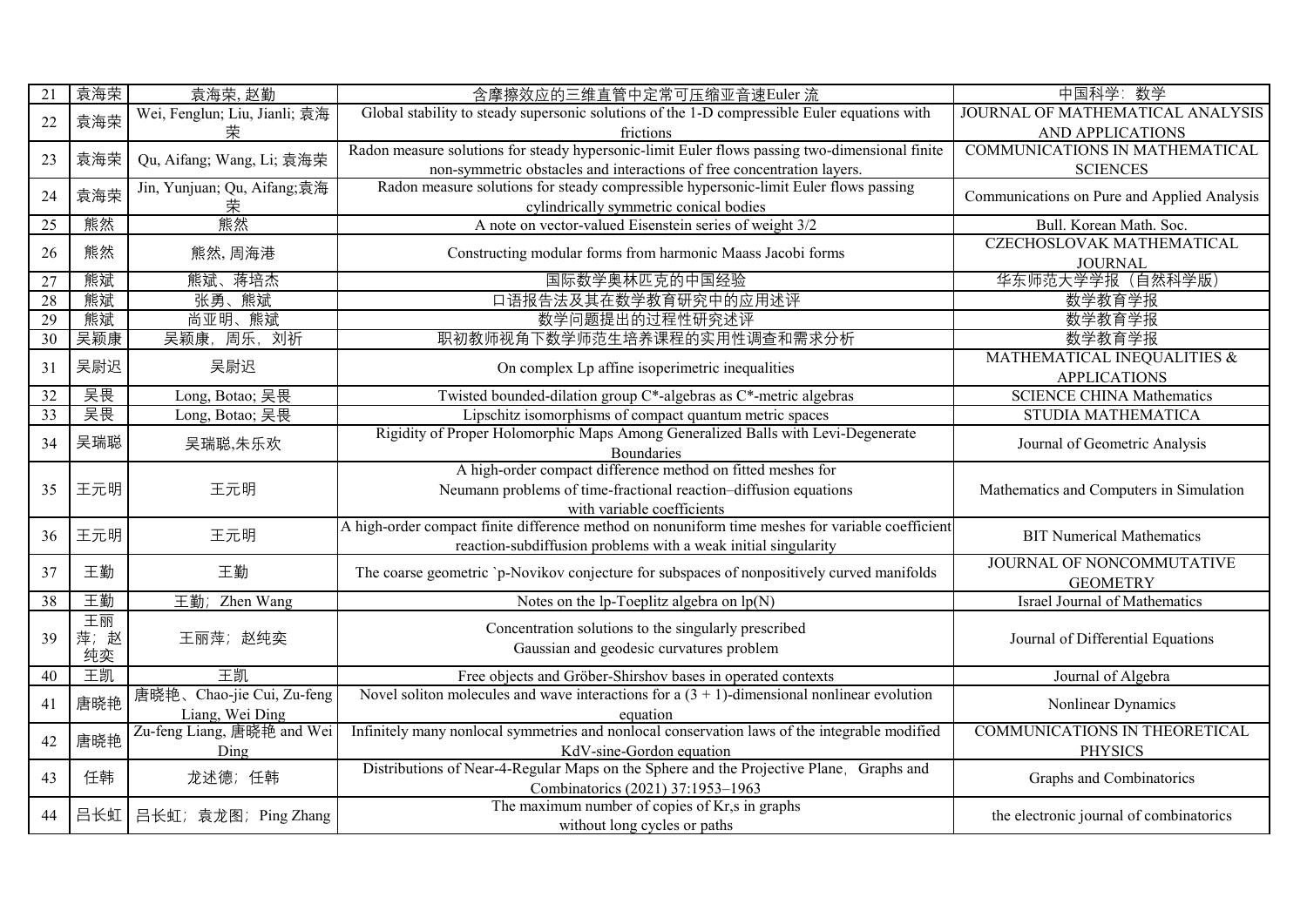| 45              | 吕长虹 | Hong, Yanmei; Liu, Qinghai;吕<br>长虹; Ye, Qingjie                                           | Connectivity keeping caterpillars and spiders in 2-connected graphs                                                   | <b>DISCRETE MATHEMATICS</b>                                           |
|-----------------|-----|-------------------------------------------------------------------------------------------|-----------------------------------------------------------------------------------------------------------------------|-----------------------------------------------------------------------|
| 46              | 吕鑫  | 吕鑫                                                                                        | On CM points away from the Torelli locus                                                                              | JOURNAL OF THE LONDON<br>MATHEMATICAL SOCIETY-SECOND<br><b>SERIES</b> |
| 47              | 吕鑫  | 吕鑫                                                                                        | Finiteness of superelliptic curves with CM Jacobians                                                                  | ANNALES SCIENTIFIQUES DE L ECOLE<br>NORMALE SUPERIEURE                |
| 48              | 罗栗  | Chun-Ju Lai; 罗栗                                                                           | Schur Algebras and Quantum Symmetric Pairs With Unequal<br>Parameters                                                 | <b>International Mathematics Research Notices</b>                     |
| 49              | 罗栗  | Chih-whi Chen; Shun-Jen<br>Cheng; 罗栗                                                      | Blocks and characters of $G(3)$ -modules of non-integral weights                                                      | Journal of Algebra                                                    |
| 50              | 柳银萍 | Yuxin Qin; 柳银萍                                                                            | Multiwave interaction solutions for a $(3 + 1)$ -dimensional generalized BKP equation                                 | International Journal of Computer Mathematics                         |
| 51              | 柳银萍 | Yuxin Qin; 柳银萍                                                                            | Multiwave Interaction Solutions for a (3+1)-dimensional generalized Kadomtsev-Petviashvili<br>equation                | Chinese Journal of Physics                                            |
| 52              | 刘治国 | 刘治国                                                                                       | A universal identity for theta functions of degree eight and applications                                             | Hardy--Ramanujan Journal                                              |
| 53              | 刘治国 | 刘治国                                                                                       | On the Askey-Wilson polynomials and a q-beta integral                                                                 | PROCEEDINGS OF THE AMERICAN<br>MATHEMATICAL SOCIETY                   |
| 54              | 刘治国 | Khan, Bilal; 刘治国; Srivastava,<br>H. M.; Araci, Serkan; Khan,<br>Nazar; Ahmad, Qazi Zahoor | Higher-order q-derivatives and their applications to subclasses of multivalent Janowski type q-<br>starlike functions | ADVANCES IN DIFFERENCE EQUATIONS                                      |
| 55              | 刘治国 | Bilal Khan; 刘治国; Hari M.<br>Srivastava; Nazar Khan;<br>Muhammad Tahir                     | Applications of higher-order derivatives to subclasses of multivalent q-starlike functions                            | Maejo International Journal of Science and<br>Technology              |
| 56              | 刘兴波 | Li, zhengkang;刘兴波                                                                         | Limit Cycles in the Discontinuous Planar Piecewise Linear<br>Systems with Three Zones                                 | Qualitative Theory of Dynamical Systems                               |
| $\overline{57}$ | 刘钢  | 刘钢                                                                                        | Compactification of certain Kähler manifolds with nonnegative Ricci curvature                                         | ADVANCES IN MATHEMATICS                                               |
| $\overline{58}$ | 刘钢  | 刘钢                                                                                        | Dimension Estimate of Polynomial Growth Holomorphic Functions                                                         | Peking Math Journal                                                   |
| 59              | 刘钢  | 刘钢, Gabor Szekelyhidi                                                                     | Gromov-Hausdorff Limits of Kähler Manifolds with Ricci Curvature Bounded Below II                                     | <b>COMMUNICATIONS ON PURE AND</b><br>APPLIED MATHEMATICS              |
| 60              | 刘博  | 刘博                                                                                        | Equivariant eta forms and equivariant differential K-theory                                                           | <b>SCIENCE CHINA Mathematics</b>                                      |
| 61              | 林华新 | 符玄龙、林华新                                                                                   | Tracial approximation in simple C*Falgebras                                                                           | Canad. J. Math.                                                       |
| 62              | 李文侠 | Zhiqiang Wang, Kan Jiang, 李<br>文侠, B.Zhao                                                 | On the sum of squares of middle-third Cantor set                                                                      | Journal of Number Theory                                              |
| 63              |     | 李文侠 D.R. Kong, 李文侠, Y.Y. Yao                                                              | Pointwise densities of homogeneous Cantor measure and critical values                                                 | Nonlinearity                                                          |
| 64              | 李文侠 | Karma Dajani, K. Jiang, D.R.<br>Kong,李文侠, L.F. Xi                                         | Multiple codings for self-similar sets with overlaps                                                                  | ADVANCES IN APPLIED MATHEMATICS                                       |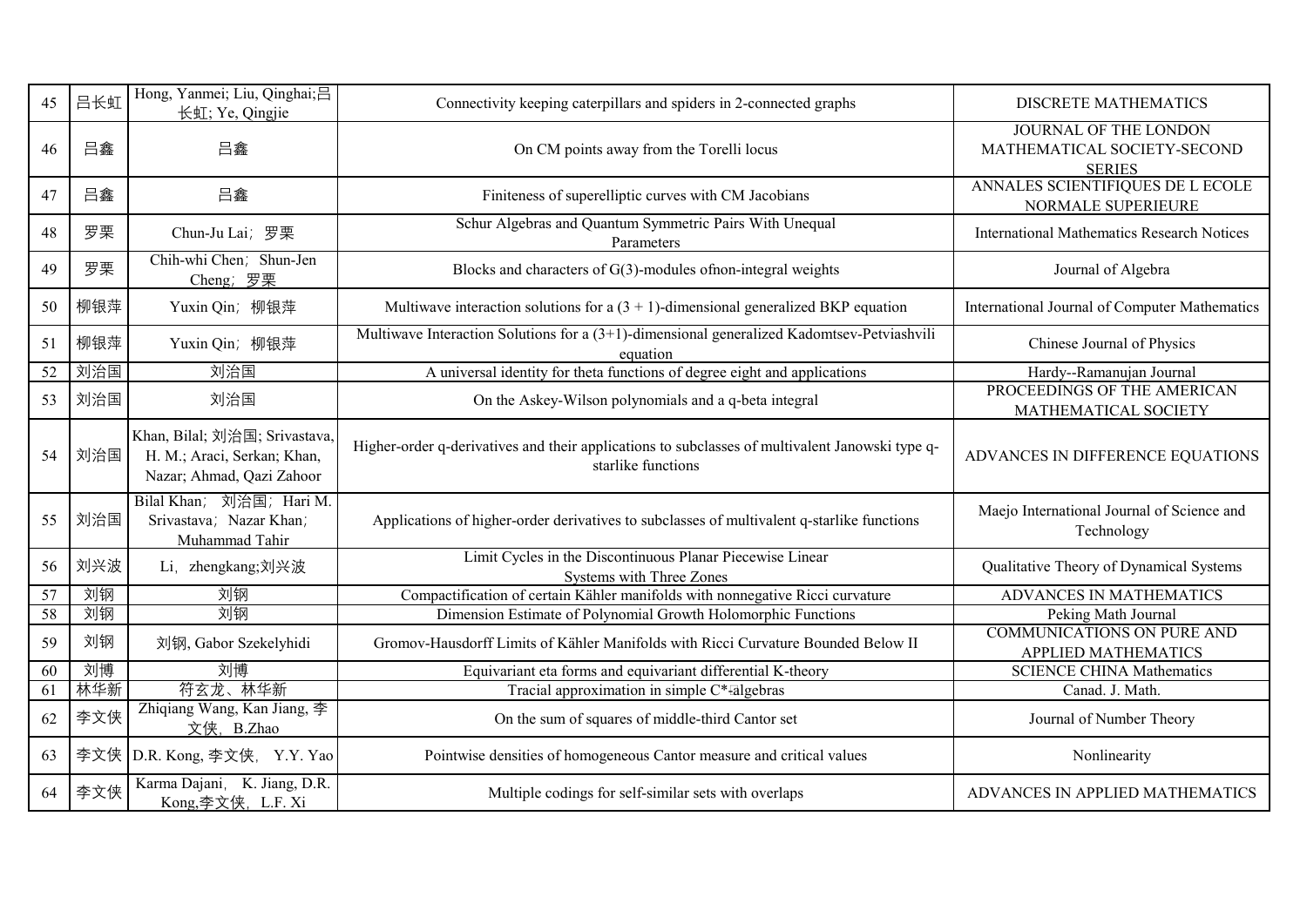| 65 | 李韬  | Wushun Chen, 李韬                                                             | Distributed Economic Dispatch for Energy<br>Internet Based on Multiagent Consensus Control                               | <b>IEEE Transactions on Automatic Control</b>       |
|----|-----|-----------------------------------------------------------------------------|--------------------------------------------------------------------------------------------------------------------------|-----------------------------------------------------|
| 66 | 李韬  | Jiexiang Wang,<br>李韬                                                        | Distributed Multi-Area State Estimation for Power<br>Systems With Switching Communication Graphs                         | <b>IEEE Transactions on Smart Grid</b>              |
| 67 | 李韬  | Jiexiang Wang, 李韬, Xiwei<br>Zhang                                           | Decentralized Cooperative Online Estimation With<br>Random Observation Matrices, Communication<br>Graphs and Time Delays | IEEE Transactions on Information Theory             |
| 68 | 李韬  | Anquan Liu,李韬, Yu<br>Gu, Haohui Dai                                         | Cooperativeextendedstateobserverbasedcontrolofvehicleplatoons<br>witharbitrarilysmalltimeheadway                         | Automatica                                          |
| 69 | 李韬  | Xiaofeng Zong, 李韬, George<br>Yin, Ji-Feng Zhang                             | Delay Tolerance for Stable Stochastic Systems<br>and Extensions                                                          | <b>IEEE Transactions on Automatic Control</b>       |
| 70 | 李韬  | Jiexiang Wang, Keli Fu, Yu<br><b>Gu, 李韬</b>                                 | Convergence of Distributed Gradient-Tracking-Based<br>Optimization Algorithms with Random Graphs                         | Journal of Systems Science and Complexity           |
| 71 | 黎芳  | Xiao-Guang Lv, Jun Liu, 黎芳<br>and Xuan-Liang Yao                            | Blind motion deconvolution for binary images                                                                             | Journal of Computational and Applied<br>Mathematics |
| 72 | 黎芳  | Li, Jiaqian and Li, Juncheng and<br>Fang, Faming and 黎芳 and<br>Zhang, Guixu | Luminance-Aware Pyramid Network for Low-Light Image Enhancement                                                          | <b>IEEE Transactions on Multimedia</b>              |
| 73 | 黎芳  | Yu, Jing, 黎芳, and Xiaoguang<br>Lv                                           | Contrast preserving decolorization based on the weighted normalized L1 norm                                              | Multimedia Tools and Applications                   |
| 74 | 黎芳  | 黎芳, Zhu Y.                                                                  | Smoothing and Clustering Guided Image Decolorization                                                                     | Image Analysis & Stereology                         |
| 75 | 黎芳  | Hou R, 黎芳                                                                   | Error feedback denoising network                                                                                         | <b>IET Image Processing</b>                         |
| 76 | 胡乃红 | Hu, Hongmei; 胡乃红                                                            | Double-Bosonization and Majid's Conjecture (II): irregular R-matrices and type-crossing to G2                            | ISRAEL JOURNAL OF MATHEMATICS                       |
| 77 | 胡乃红 | 胡乃红; Pei, Yu Feng; Zhang,<br>Jiao                                           | Equitable Presentations for Multiparameter Quantum Groups                                                                | Acta Mathematica Sinica, English Series             |
| 78 | 胡乃红 | Feng, Ge; 胡乃红; Li, Yunnan                                                   | Drinfeld doubles of the n-rank Taft algebras and a generalization of the Jones polynomial                                | PACIFIC JOURNAL OF MATHEMATICS                      |
| 79 | 胡乃红 | Gao, Yun; 胡乃红; Xia, Li-<br>meng                                             | Quantized GIM algebras and their images in quantized Kac-Moody algebras                                                  | ALGEBRAS AND REPRESENTATION<br><b>THEORY</b>        |
| 80 | 胡乃红 | Hu, Hongmei; 胡乃红; Xia,<br>Limeng                                            | Majid conjecture: quantum Kac-Moody algebras version                                                                     | FRONTIERS OF MATHEMATICS IN CHINA                   |
| 81 | 胡乃红 | Feng, Ge; 胡乃红; Zhuang,<br>Rushu                                             | Another admissible quantum affine algebra of type $A(1)1$ with quantum Weyl group                                        | JOURNAL OF GEOMETRY AND PHYSICS                     |
| 82 | 胡乃红 | Zheng, Yiwei; Gao, Yun; 胡乃<br>红                                             | Finite-dimensional Hopf algebras over the Hopf algebra Hb:1 of Kashina                                                   | Journal of Algebra                                  |
| 83 | 胡乃红 | Zheng, Yiwei; Gao, Yun; 胡乃                                                  | Finite-dimensional Hopf algebras over the Hopf algebra Hd:-1,1 of Kashina                                                | Journal of Pure and Applied Algebra                 |
| 84 | 贺卓丰 | Sayan Chakraborty; Christian B<br>önicke; 贺卓丰; Hung-Chang<br>Liao           | A note on crossed products of rotation algebras                                                                          | Journal of Operator Theory                          |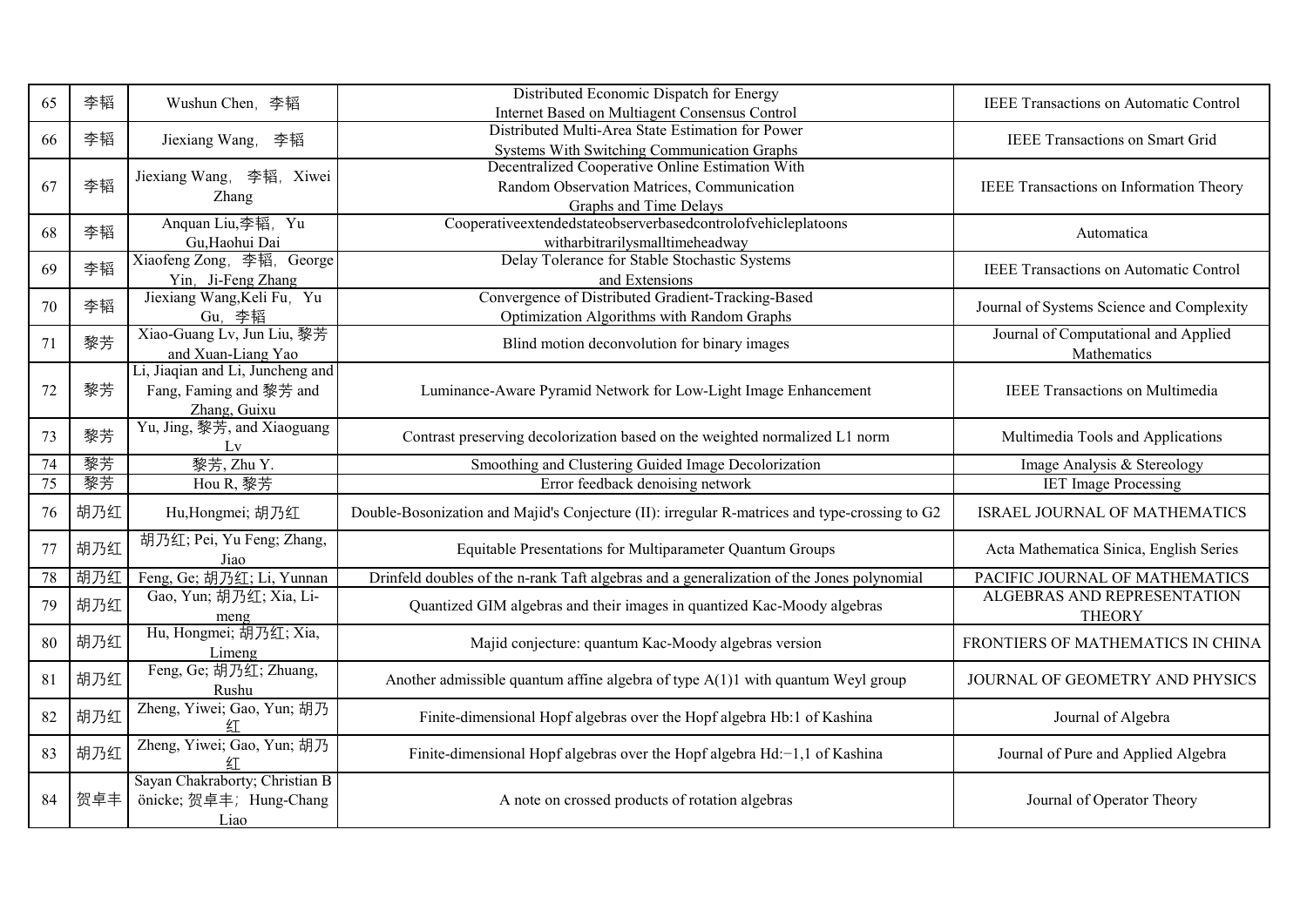| 85  | 郭学萍 | Meng-Jiao Jiang; 郭学萍               | A new parameter-free method for Toeplitz systems of weakly nonlinear equations                                                                       | Journal of computational and applied<br>mathematics                       |
|-----|-----|------------------------------------|------------------------------------------------------------------------------------------------------------------------------------------------------|---------------------------------------------------------------------------|
| 86  | 傅显隆 | Xiaofeng SU1,傅显隆                   | Approximate Controllability of Second-order Semilinear                                                                                               | Acta Mathematicae Applicatae Sinica, English                              |
|     |     |                                    | Evolution Systems with Finite Delay                                                                                                                  | Series                                                                    |
| 87  | 傅显隆 | Xiaofeng SU1,傅显隆                   | Approximate Controllability of Second-Order Stochastic                                                                                               | Applied Mathematics & Optimization                                        |
|     |     |                                    | Differential Systems Driven by a Lévy Process                                                                                                        |                                                                           |
|     |     |                                    | Asymptotic properties of solutions for                                                                                                               |                                                                           |
| 88  | 傅显隆 | Hai Huang, 傅显隆                     | impulsive neutral stochastic functional                                                                                                              | Journal of Mathematical Physics                                           |
|     |     |                                    | integro-differential equations                                                                                                                       |                                                                           |
|     |     | N. Durga, P.Muthukumar,傅显          | Stochastic time-optimal control for time-fractional                                                                                                  |                                                                           |
| 89  | 傅显隆 | 隆                                  | Ginzburg-Landau equation with mixed fractional                                                                                                       | Stochastic Analysis and Applications                                      |
|     |     |                                    | Brownian motion                                                                                                                                      |                                                                           |
|     |     |                                    |                                                                                                                                                      | Proceedings of The Royal Society A                                        |
| 90  | 傅蔚  | 傅蔚; Frank W. Nijhoff               | On non-autonomous differential-difference AKP, BKP and CKP equations                                                                                 | Mathematical Physical and Engineering Sciences                            |
| 91  | 傅蔚  |                                    |                                                                                                                                                      |                                                                           |
|     |     | Yue Yin; 傅蔚<br>冯方, Weimin          | Linear integral equations and two-dimensional Toda systems                                                                                           | Studies in Applied Mathematics<br>Communications in Nonlinear Science and |
| 92  | 冯方  | Han, Jianguo, Huang                | The virtual element method for an obstacle problem of a Kirchhoff-Love plate                                                                         | Numerical Simulation                                                      |
| 93  | 杜若霞 | 杜若霞, Jingni Yu                     | Standard Young tableaux in a (2,1)-hook and Motzkin paths.                                                                                           | DISCRETE MATHEMATICS                                                      |
|     |     |                                    |                                                                                                                                                      |                                                                           |
| 94  | 杜荣  | 杜荣, Xinyi Fang, Yun Gao            | Vector bundles on rational homogeneous spaces                                                                                                        | Annali di Matematica Pura ed Applicata                                    |
| 95  | 杜荣  | 杜荣, Xinyi Fang                     | Normal bundles on the exceptional sets of simple small resolutions                                                                                   | ASIAN JOURNAL OF MATHEMATICS                                              |
| 96  | 陈勇  | Miao, Zhengwu, Hu, Xiaorui ;<br>陈勇 | Interaction phenomenon to $(1+1)$ -dimensional Sharma-Tasso-Olver-Burgers equation                                                                   | <b>Applied Mathematics Letters</b>                                        |
| 97  | 陈勇  | Pu Juncai; Jun Li; 陈勇              | Soliton, breather, and rogue wave solutions for solving the nonlinear Schrodinger equation using a<br>deep learning method with physical constraints | Chinese Physics B                                                         |
| 98  | 陈勇  | 陈勇<br>Li Jun;                      | A physics-constrained deep residual network for solving the sine-Gordon equation                                                                     | Communications in Theoretical Physics                                     |
|     |     |                                    | PINN deep learning method for the Chen-Lee-Liu equation: Rogue wave on the periodic                                                                  | Communications in Nonlinear Science and                                   |
| 99  | 陈勇  | Weiqi Peng; Pu Juncai; 陈勇          | background                                                                                                                                           | Numerical Simulation                                                      |
|     |     |                                    | Breathers and rogue waves on the double-periodic background for the reverse-space-time                                                               |                                                                           |
| 100 | 陈勇  | Zhou Huijuan; 陈勇                   | derivative nonlinear Schrödinger equation                                                                                                            | Nonlinear Dynamics                                                        |
|     |     |                                    | A new form of general soliton solutions and multiple zeros solutions for a higher-order Kaup-                                                        |                                                                           |
| 101 | 陈勇  | Zhu Jinyan; 陈勇                     | Newell equation                                                                                                                                      | Journal of Mathematical Physics                                           |
|     | 陈勇  |                                    | High-order rational solutions and resonance solutions for a $(3+1)$ -dimensional Kudryashov-                                                         |                                                                           |
| 102 |     | Yue, Yun-Fei, Lin, Ji; 陈勇          | Sinelshchikov equation*                                                                                                                              | Chinese Physics B                                                         |
| 103 | 陈勇  | Wang Minmin; 陈勇                    | Dynamic behaviors of general N-solitons for the nonlocal generalized nonlinear Schrödinger                                                           | Nonlinear Dynamics                                                        |
|     |     |                                    | equation                                                                                                                                             |                                                                           |
| 104 | 陈勇  | Pu Juncai; Jun Li; 陈勇              | Solving localized wave solutions of the derivative nonlinear Schrödinger equation using an                                                           | Nonlinear Dynamics                                                        |
|     |     |                                    | improved PINN method                                                                                                                                 |                                                                           |